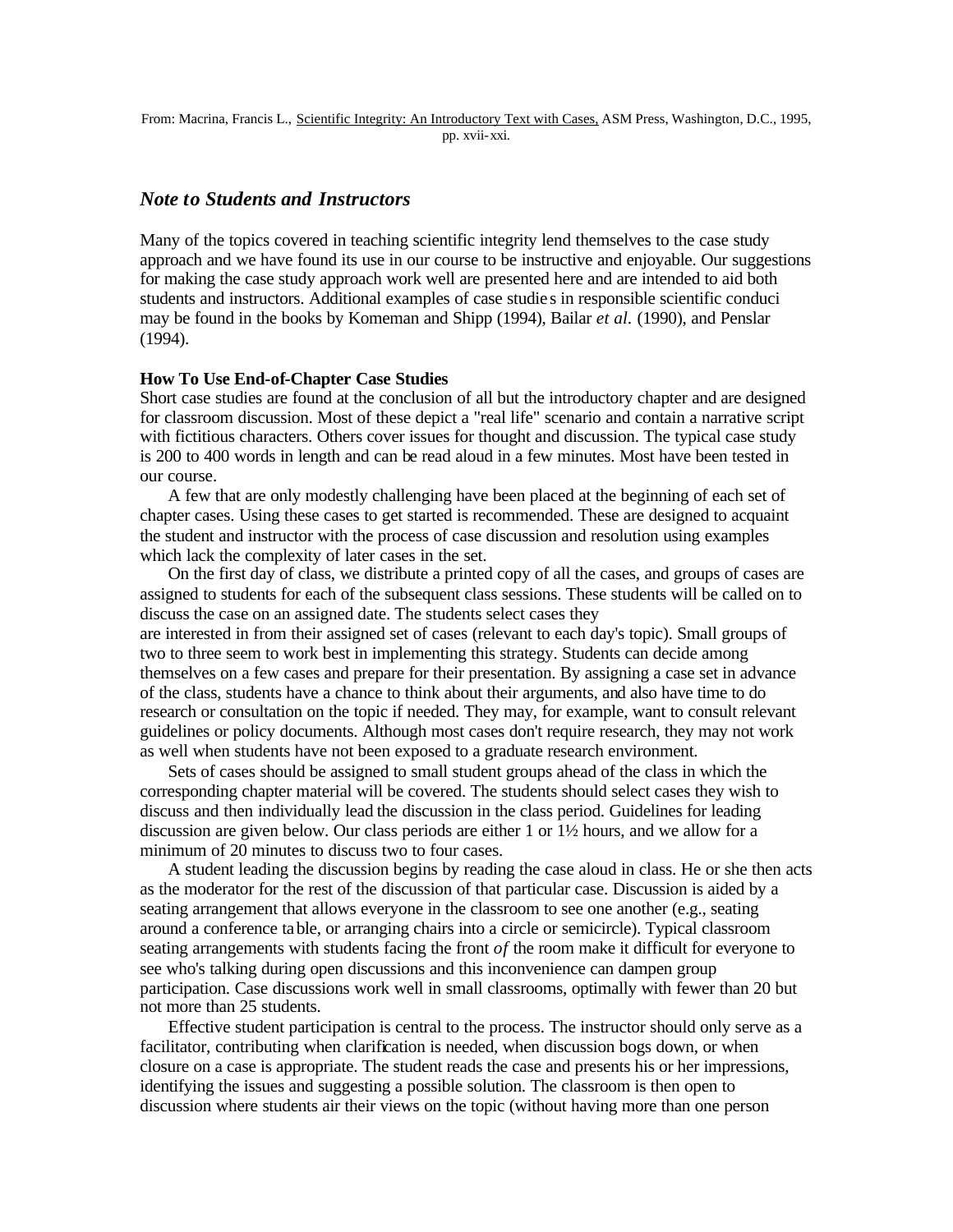talking at once). The instructor or student moderator may have to act as a peacekeeper. Sometimes disputes arise; discussions can become animated and even intense. *If* the dialogue becomes emotional, insulting or inappropriate comments should not be allowed. Ad hominem comments are totally unacceptable and discussants should be cautioned against their use.

Short cases are designed to encourage the discussants to think critically as they analyze and solve the problem at hand. For many cases, this will mean dissecting the facts of the case and separating the relevant issues from those that are irrelevant. Cases will evoke uncertainties and ambiguities, and the discussion can begin by having students ask questions about the case. If something needs clarification or explanation, it should be provided by the student leading the discussion where possible or by the instructor when help is needed.

The cases are specifically designed to allow discussants to apply their knowledge and personal standards to problems encountered in doing scientific research. Discussion should often lead to one or more acceptable solutions to the same problem. This is important to remember in bringing cases to closure. Much of the time a consensus answer will not emerge. There may be several "right answers," all of which are acceptable. In proposing solutions, discussants should always be able to arrive at a position that can be defended. Answers may be ranked by merit as part of the case discussion, but usually this is not necessary. A solution is valid as long as it is legal and doesn't violate what the discussants view as acceptable norms and standards, written or otherwise.

Acceptable solutions to the problem posed by the case always must be in compliance with standards related to global considerations (e.g., issues related to plagiarism or human rights). Solutions to cases always need to be examined to be sure they cannot be misinterpreted. In other words, they should not contain any "loopholes." Although there may be several acceptable solutions or answers to the problem, there always are clear "wrong answers." Such things as violations of specific standards, guidelines, or rules and regulations fall into this category as well as solutions that are inconsistent with the written or unwritten ethical standards for scientific conduct generally accepted by the profession.

The case reader should evaluate the quality and quantity of the class discussion and bring the case to closure at the appropriate time. Summarizing the discussion helps to do this. Any opposing points of view should be adequately represented in the summary. Occasionally, there may be students who are uncomfortable with the outcomes reached. If this happens, the instructor should urge continued discussion outside of the classroom with him or her or with the student's mentor.

In summary, case discussion should foster critical thinking as the discussants examine and apply their personal and professiona l values. The process is one of self discovery as students formulate answers based on their values and knowledge of professional standards. The application of relevant guidelines, codes, and policies should be brought into play whenever possible. One final note on case resolution. We have deliberately omitted discussing the possible "answers" to the cases. Cases often have multiple acceptable solutions. Hashing over multiple acceptable answers runs the risk of assigning specific values to the various possibilities, which we feel is not desirable. Further, conflict resolution has too many subtleties to presuppose that simplistic answers can be applied universally to behaviors that have elements in common with a case study. The process of solving the case studies is key to learning from them. Finally, each case will have readily apparent "wrong answers," and we anticipate that these will be obvious.

## **Extended Case Studies and Surveys**

Appendix II contains a different style of case study. It is longer and usually describes a more complex scenario. The required response is usually guided by specific questions or by a request to complete a written exercise. We call this format the extended case. A number of these appear in Appendix 11 and explore in depth specific chapter topics. We have successfully used these extended cases to form the basis of a writing assignment for our course. Students have been